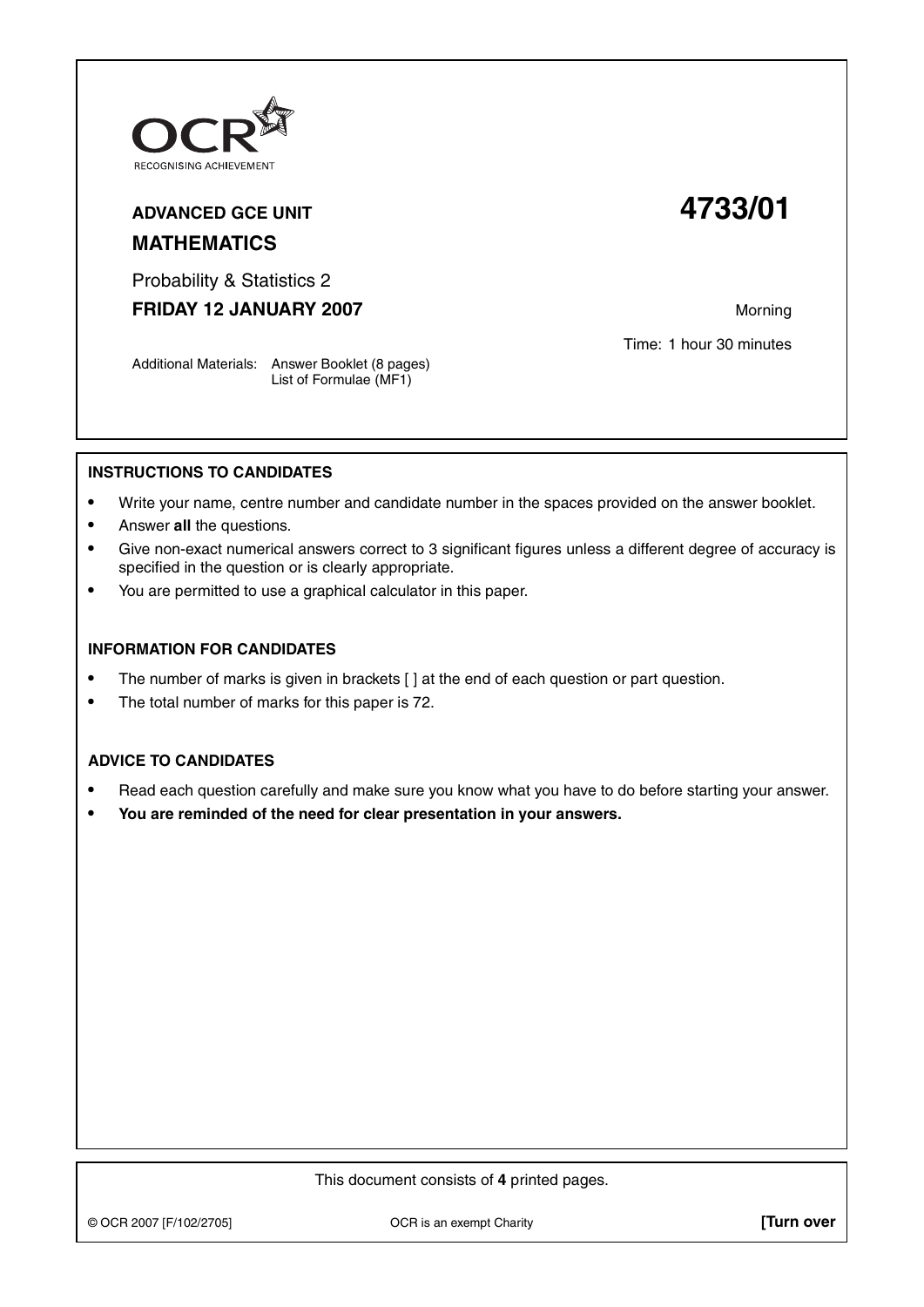- **1** The random variable *H* has the distribution N( $\mu$ ,  $5^2$ ). It is given that P( $H < 22$ ) = 0.242. Find the value of  $\mu$ . [4]
- **2** A school has 900 pupils. For a survey, Jan obtains a list of all the pupils, numbered 1 to 900 in alphabetical order. She then selects a sample by the following method. Two fair dice, one red and one green, are thrown, and the number in the list of the first pupil in the sample is determined by the following table.

|                      |                      | Score on green dice |  |  |  |  |
|----------------------|----------------------|---------------------|--|--|--|--|
|                      |                      |                     |  |  |  |  |
| Score on<br>red dice | $1, 2 \text{ or } 3$ |                     |  |  |  |  |
|                      | 4, 5 or 6            |                     |  |  |  |  |

For example, if the scores on the red and green dice are 5 and 2 respectively, then the first member of the sample is the pupil numbered 8 in the list.

Starting with this first number, every 12th number on the list is then used, so that if the first pupil selected is numbered 8, the others will be numbered 20, 32, 44, ...

| (i) State the size of the sample. |  |
|-----------------------------------|--|
|                                   |  |
|                                   |  |

- **(ii)** Explain briefly whether the following statements are true.
	- **(a)** Each pupil in the school has an equal probability of being in the sample. [1]
	- **(b)** The pupils in the sample are selected independently of one another. [1]
- **(iii)** Give a reason why the number of the first pupil in the sample should not be obtained simply by adding together the scores on the two dice. Justify your answer. [2]
- **3** A fair dice is thrown 90 times. Use an appropriate approximation to find the probability that the number 1 is obtained 14 or more times. [6]
- **4** A set of observations of a random variable *W* can be summarised as follows:

$$
n = 14
$$
,  $\Sigma w = 100.8$ ,  $\Sigma w^2 = 938.70$ .

- **(i)** Calculate an unbiased estimate of the variance of *W*. [4]
- (ii) The mean of 70 observations of *W* is denoted by  $\overline{W}$ . State the approximate distribution of  $\overline{W}$ , including unbiased estimate(s) of any parameter(s).  $[3]$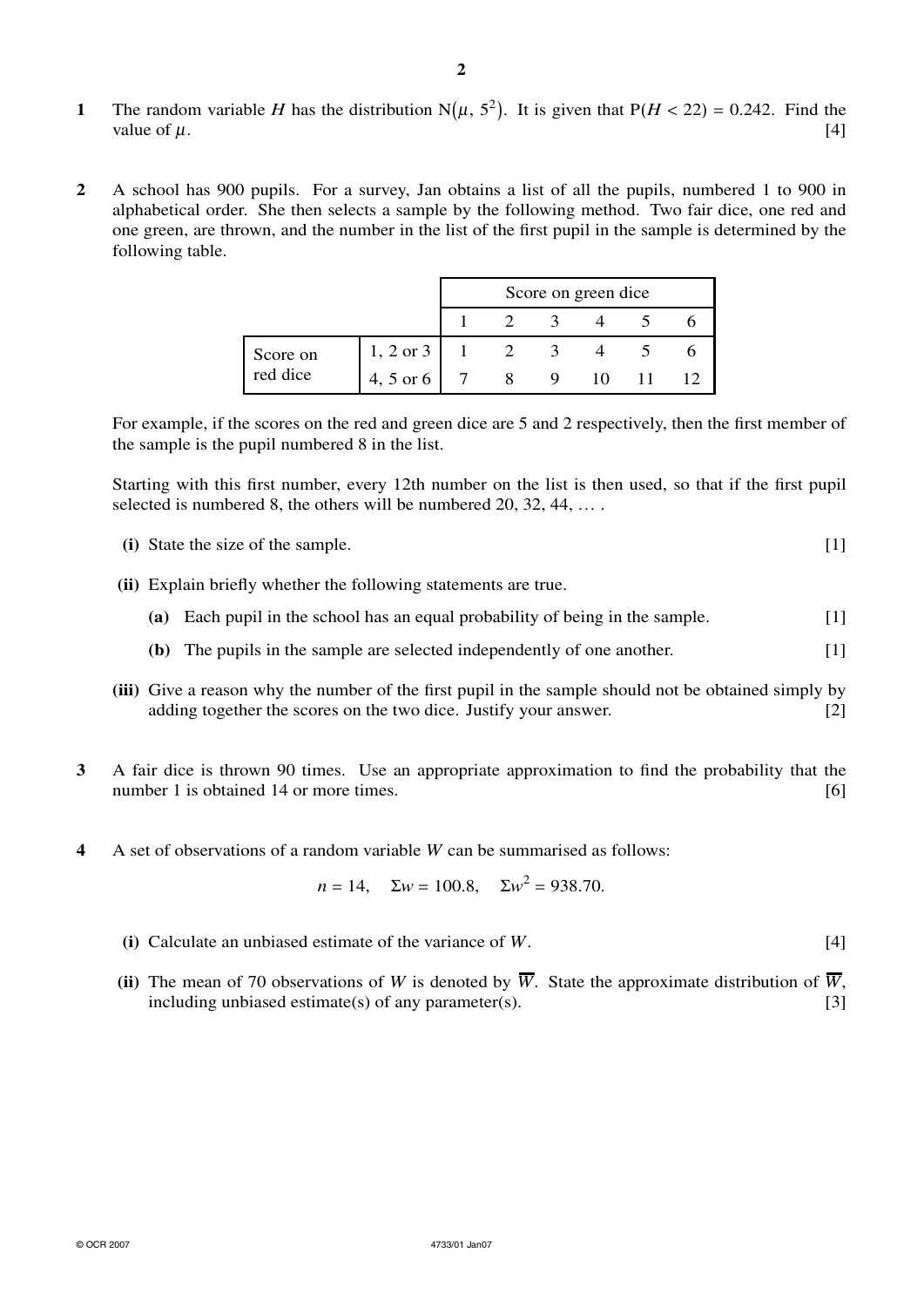- **5** On a particular night, the number of shooting stars seen per minute can be modelled by the distribution Po(0.2).
	- **(i)** Find the probability that, in a given 6-minute period, fewer than 2 shooting stars are seen. [3]
	- **(ii)** Find the probability that, in 20 periods of 6 minutes each, the number of periods in which fewer than 2 shooting stars are seen is exactly  $13$ . [3]
	- **(iii)** Use a suitable approximation to find the probability that, in a given 2-hour period, fewer than 30 shooting stars are seen. [6]
- **6** The continuous random variable *X* has the following probability density function:

$$
f(x) = \begin{cases} a + bx & 0 \le x \le 2, \\ 0 & \text{otherwise,} \end{cases}
$$

where *a* and *b* are constants.

- (i) Show that  $2a + 2b = 1$ . [3]
- (ii) It is given that  $E(X) = \frac{11}{9}$ . Use this information to find a second equation connecting *a* and *b*, and hence find the values of *a* and *b*. [6]
- **(iii)** Determine whether the median of *X* is greater than, less than, or equal to  $E(X)$ . [4]
- **7** A television company believes that the proportion of households that can receive Channel C is 0.35.
	- **(i)** In a random sample of 14 households it is found that 2 can receive Channel C. Test, at the 2.5% significance level, whether there is evidence that the proportion of households that can receive Channel C is less than  $0.35$ . [7]
	- **(ii)** On another occasion the test is carried out again, with the same hypotheses and significance level as in part **(i)**, but using a new sample, of size *n*. It is found that no members of the sample can receive Channel C. Find the largest value of *n* for which the null hypothesis is not rejected. Show all relevant working. [4] all relevant working.

## **[Question 8 is printed overleaf.]**